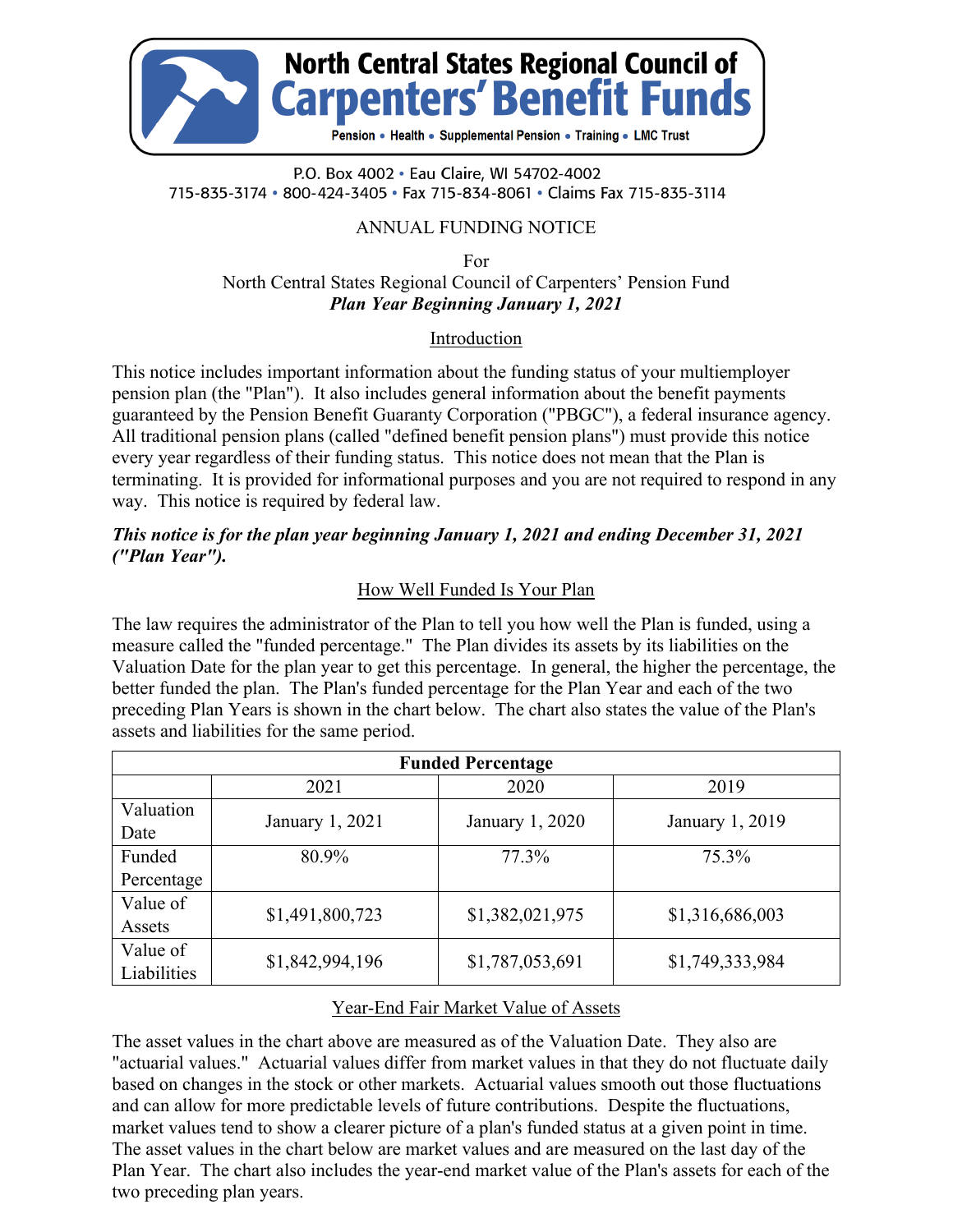|                                   | December 31, 20201 | December 31, 2020 | December 31, 2019  |
|-----------------------------------|--------------------|-------------------|--------------------|
| Fair Market<br>Value of<br>Assets | \$1,805,696,505    | $$1,638,335,747*$ | $$1,436,767,082$ * |

\* Revision to figure listed on previous Annual Funding Notice which was estimated.

#### Endangered, Critical, or Critical and Declining Status

Under federal pension law, a plan generally is in "endangered" status if its funded percentage is less than 80 percent. A plan is in "critical" status if the funded percentage is less than 65 percent (other factors may also apply). A plan is in "critical and declining" status if it is in critical status and is projected to become insolvent (run out of money to pay benefits) within 15 years (or within 20 years if a special rule applies). If a pension plan enters endangered status, the trustees of the plan are required to adopt a funding improvement plan. Similarly, if a pension plan enters critical status or critical and declining status, the trustees of the plan are required to adopt a rehabilitation plan. Funding improvement and rehabilitation plans establish steps and benchmarks for pension plans to improve their funding status over a specified period of time. The plan sponsor of a plan in critical and declining status may apply for approval to amend the plan to reduce current and future payment obligations to participants and beneficiaries.

The Plan was not in endangered, critical, or critical and declining status in the Plan Year. This status is usually referred to as "safe" status or the "green zone." If the Plan is in endangered, critical, or critical and declining status for the plan year ending December 31, 2022, separate notification of that status has been or will be provided.

# Participant Information

The total number of participants and beneficiaries covered by the Plan on the valuation date of January 1, 2021 was 18,565. Of this number, 5,784 were current 6,029 were retired and receiving benefits, and 6,014 were retired or no longer working for the employer and have a right to future benefits, and 738 were beneficiaries who are receiving or entitled to receive benefits.

# Funding & Investment Policies

Every pension plan must have a procedure to establish a funding policy for plan objectives. A funding policy relates to how much money is needed to pay promised benefits. The funding policy of the Plan is designed to achieve investment results that will culminate in promised plan benefits being ultimately paid to plan participants and their beneficiaries. The Plan is funded by contributions made by employers pursuant to collective bargaining agreements with the Unions representing the Plan's Participants. The Trustees of the Plan monitor contributions with the assistance of the Plan's actuary to determine whether the contributions remain adequate to fund benefits in accordance with the law.

Pension plans also have investment policies. These generally are written guidelines or general instructions for making investment management decisions. The investment policy of the Plan is to maximize the total rate of return subject to the preservation of capital. Preservation of capital encompasses two goals---minimizing the risk of loss of principal for the Plan as a whole and minimizing the erosion of principal value through inflation. The primary means by which capital preservation is to be achieved is through diversification of the Plan's investments across various asset classes. The appropriate level of risk for the Plan is determined by examining the risk and reward of numerous asset allocation alternatives as suggested by the Plan's Investment Consultant. Within each asset group, further diversification is to be achieved through investment in securities across numerous industries and sectors as determined by the investment managers in accordance with the investment policy and with manager specific guidelines.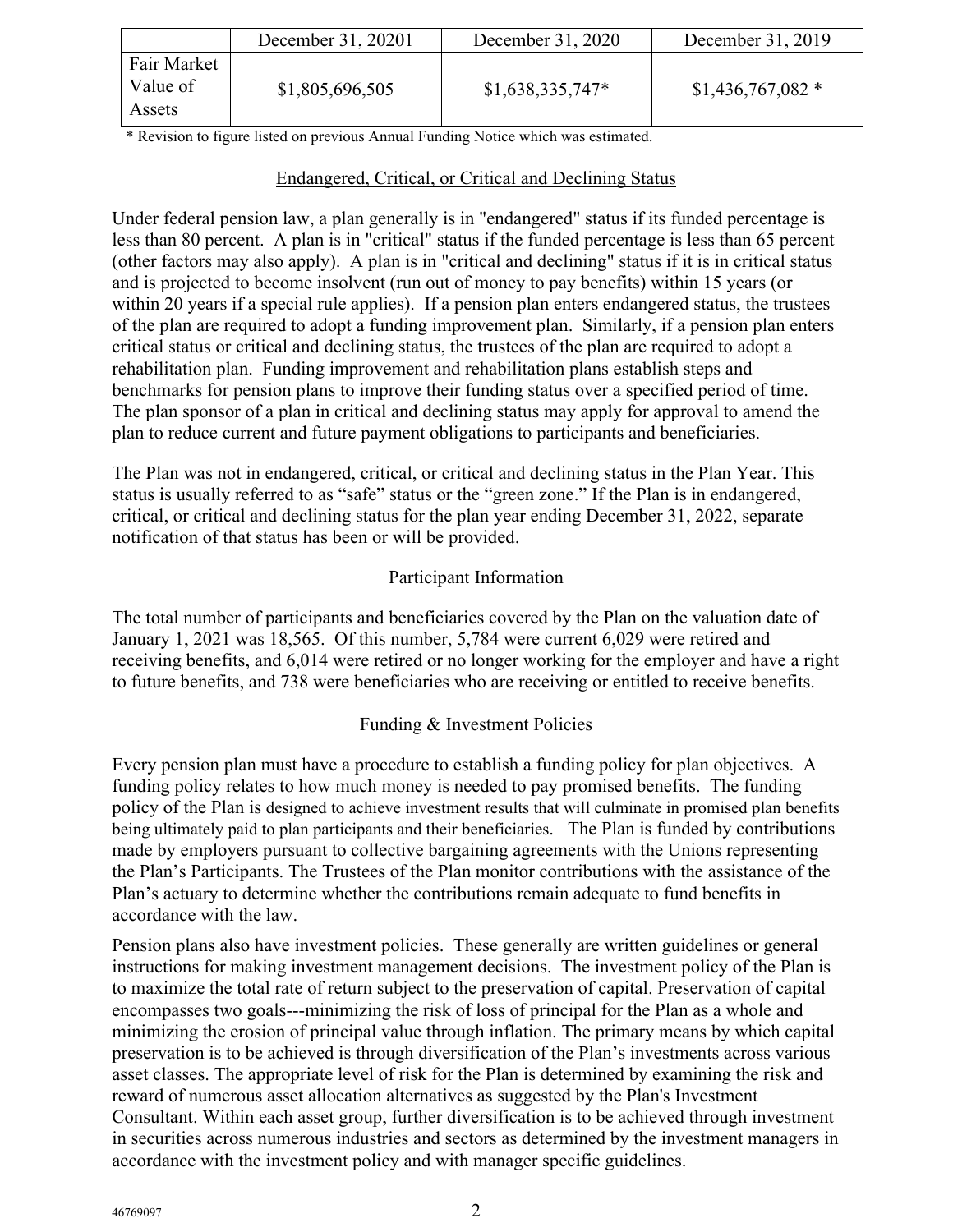Under the Plan's investment policy, the Plan's assets were allocated among the following categories of investments, as of the end of the Plan Year. These allocations are percentages of total assets:

| <b>Asset Allocations</b>                                               | Percentage |
|------------------------------------------------------------------------|------------|
| Cash (Interest bearing and non-interest bearing)<br>1.                 | 0.8%       |
| U.S. Government securities<br>2.                                       |            |
| Corporate debt instruments (other than employer securities):<br>3.     |            |
| Preferred                                                              |            |
| All other                                                              | 10.6%      |
| Corporate stocks (other than employer securities):<br>4.               |            |
| Preferred                                                              |            |
| Common                                                                 | 21.0%      |
| Partnership/joint venture interests<br>5.                              | 9.9%       |
| Real estate (other than employer real property)<br>6.                  | 9.3%       |
| Loans (other than to participants)<br>7.                               |            |
| Participant loans<br>8.                                                |            |
| 9. Value of interest in common/collective trusts                       | 45.3%      |
| 10. Value of interest in pooled separate accounts                      |            |
| 11. Value of interest in 103-12 investment entities                    |            |
| 12. Value of interest in registered investment companies (e.g., mutual |            |
| funds)                                                                 | $3.1\%$    |
| 13. Value of funds held in insurance co. general account (unallocated  |            |
| contracts)                                                             |            |
| 14. Employer-related investments:                                      |            |
| <b>Employer Securities</b>                                             |            |
| Employer real property                                                 |            |
| 15. Buildings and other property used in plan operation                |            |
| 16. Other                                                              |            |
|                                                                        |            |

For information about the Plan's investment in any of the following types of investments– common/collective trusts, pooled separate accounts or 103-12 investment entities – contact the Fund Office at P.O. Box 4002, Eau Claire, Wisconsin 54702, (715) 835-3174.

# Right to Request a Copy of the Annual Report

Pension plans must file annual reports with the US Department of Labor. The report is called the "Form 5500." These reports contain financial and other information. You may obtain an electronic copy of your Plan's annual report by going to www.efast.dol.gov and using the search tool. Annual reports are also available from the US Department of Labor, Employee Benefits Security Administration's Public Disclosure Room at 200 Constitution Avenue, NW, Room N-1513, Washington, DC 20210, or by calling 202.693.8673. Or you may obtain a copy of the Plan's annual report by making a written request to the plan administrator. Annual reports do not contain personal information, such as the amount of your accrued benefit. You may contact your plan administrator if you want information about your accrued benefits. Your plan administrator is identified below under "Where To Get More Information."

#### Summary of Rules Governing Insolvent Plans

Federal law has a number of special rules that apply to financially troubled multiemployer plans that become insolvent, either as ongoing plans or plans terminated by mass withdrawal. The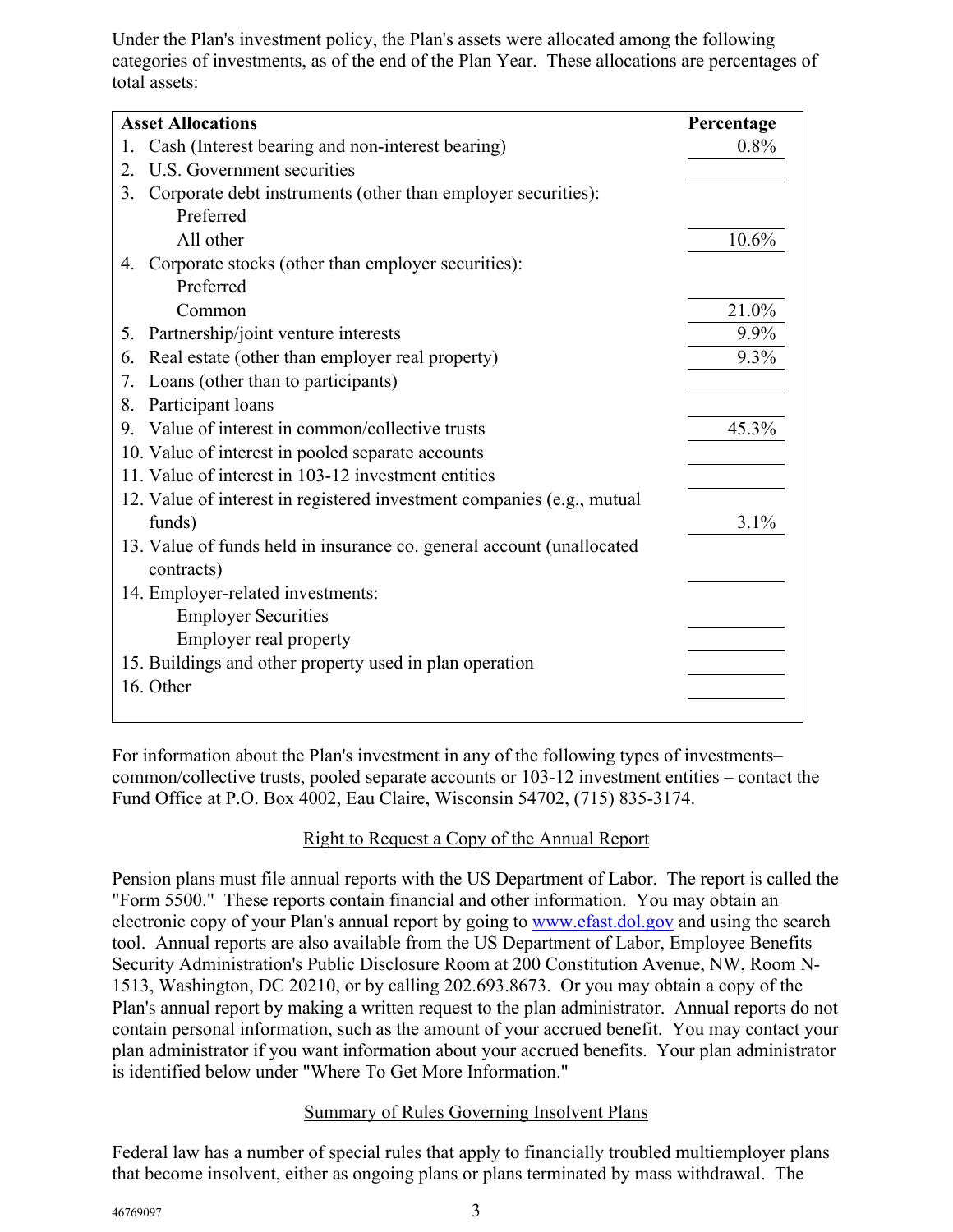plan administrator is required by law to include a summary of these rules in the annual funding notice. A plan is insolvent for a plan year if its available financial resources are not sufficient to pay benefits when due for that plan year. An insolvent plan must reduce benefit payments to the highest level that can be paid from the plan's available resources. If such resources are not enough to pay benefits at the level specified by law (see Benefit Payments Guaranteed by the PBGC, below), the plan must apply to the PBGC for financial assistance. The PBGC will loan the plan the amount necessary to pay benefits at the guaranteed level. Reduced benefits may be restored if the plan's financial condition improves.

A plan that becomes insolvent must provide prompt notice of its status to participants and beneficiaries, contributing employers, labor unions representing participants, and PBGC. In addition, participants and beneficiaries also must receive information regarding whether, and how, their benefits will be reduced or affected, including loss of a lump sum option.

#### Benefit Payments Guaranteed by the PBGC

The maximum benefit that the PBGC guarantees is set by law. Only benefits that you have earned a right to receive and that cannot be forfeited (called vested benefits) are guaranteed. There are separate insurance programs with different benefit guarantees and other provisions for single-employer plans and multiemployer plans. Your Plan is covered by PBGC's multiemployer program. Specifically, the PBGC guarantees a monthly benefit payment equal to 100 percent of the first \$11 of the Plan's monthly benefit accrual rate, plus 75 percent of the next \$33 of the accrual rate, times each year of credited service. The PBGC's maximum guarantee, therefore, is \$35.75 per month times a participant's years of credited service.

*Example 1*: If a participant with 10 years of credited service has an accrued monthly benefit of \$600, the accrual rate for purposes of determining the PBGC guarantee would be determined by dividing the monthly benefit by the participant's years of service (\$600/10), which equals \$60. The guaranteed amount for a \$60 monthly accrual rate is equal to the sum of \$11 plus \$24.75  $(.75 \times $33)$ , or \$35.75. Thus, the participant's guaranteed monthly benefit is \$357.50 (\$35.75 x 10).

*Example 2*: If the participant in Example 1 has an accrued monthly benefit of \$200, the accrual rate for purposes of determining the guarantee would be \$20 (or \$200/10). The guaranteed amount for a \$20 monthly accrual rate is equal to the sum of \$11 plus \$6.75 (.75 x \$9), or \$17.75. Thus, the participant's guaranteed monthly benefit would be \$177.50 (\$17.75 x 10).

The PBGC guarantees pension benefits payable at normal retirement age and some early retirement benefits. In addition, the PBGC guarantees qualified preretirement survivor benefits (which are preretirement death benefits payable to the surviving spouse of a participant who dies before starting to receive benefit payments). In calculating a person's monthly payment, the PBGC will disregard any benefit increases that were made under a plan within 60 months before the earlier of the plan's termination or insolvency (or benefits that were in effect for less than 60 months at the time of termination or insolvency). Similarly, the PBGC does not guarantee benefits above the normal retirement benefit, disability benefits not in pay status, or non-pension benefits, such as health insurance, life insurance, death benefits, vacation pay, or severance pay.

For additional information about the PBGC and the pension insurance program guarantees, go to the Multiemployer Page on PBGC's website at www.pbgc.gov/multiemployer. Please contact your employer or plan administrator for specific information about your pension plan or pension benefit. PBGC does not have that information. See "Where to Get More Information About Your Plan," below.